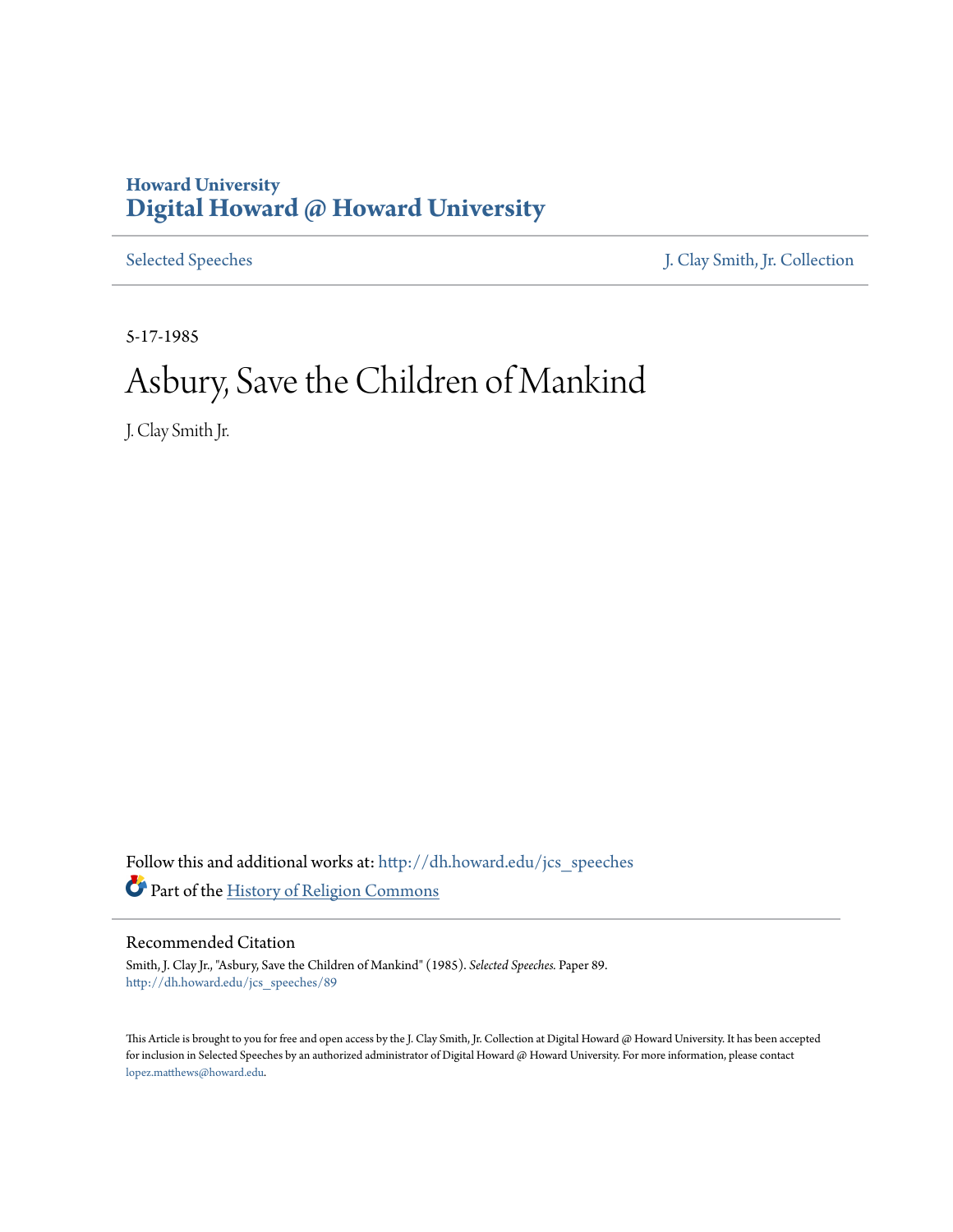#### ASBURY, SAVE THE CHILDREN OF MANKIND

#### by J. Clay Smith, Jr.,\*

I am honored to serve as Co-Chair with Mrs. Everlyn Ricks as a team leader for the work session on: "Effective Christian Education - Children, Youth and Adults."

Asbury Methodist Church was organized in 1814. In 1936, a site was selected at the corner of 11th and K Streets in Washington, D. C. and Asbury began its development from a frame building erected on this site. Asbury is often referred to as the "daughter of Foundry Methodist Church."

When Asbury celebrated its 130th Anniversary in 1966, Harry J. Robinson, the Church historian wrote:

> "the expansion of Asbury Church to meet its needs is our present concern. The erection of a four-story Educational building on the four lots adjacent to the present Church on the 11th Street side will help the Church in meeting its requirements."

Hence religious education was a prime concern of Asbury United Methodist Church in 1966. I would say that religious education has been a prime concern for Asbury since its inception.

The question today is: Is the Church School (previously referred to as the Sunday School) a prime concern of Asbury?

Since 1966, Asbury has completed the educational building on the 11th Street side. It's a grand building on the outside, but what is happening on the inside?

Dedication: to the late Henry Philpot, Church School teacher of Class No. 2 (adults), and the late Hurbert Potter, who taught the Gallilean bible class (adults)

<sup>\*</sup>These remarks were prepared for the Asbury United Methodist Church Planning Conference, May 17-18, 1985, at Airlie House, Warrenton, Virginia. the Conference Theme is" "Rebuilding Asbury's Spiritual Legacy: Rebirth for Survival in the Twentieth-first Century." Mr. Smith has worked in the Church school for 17 years, three of which he served as its Superintendent.